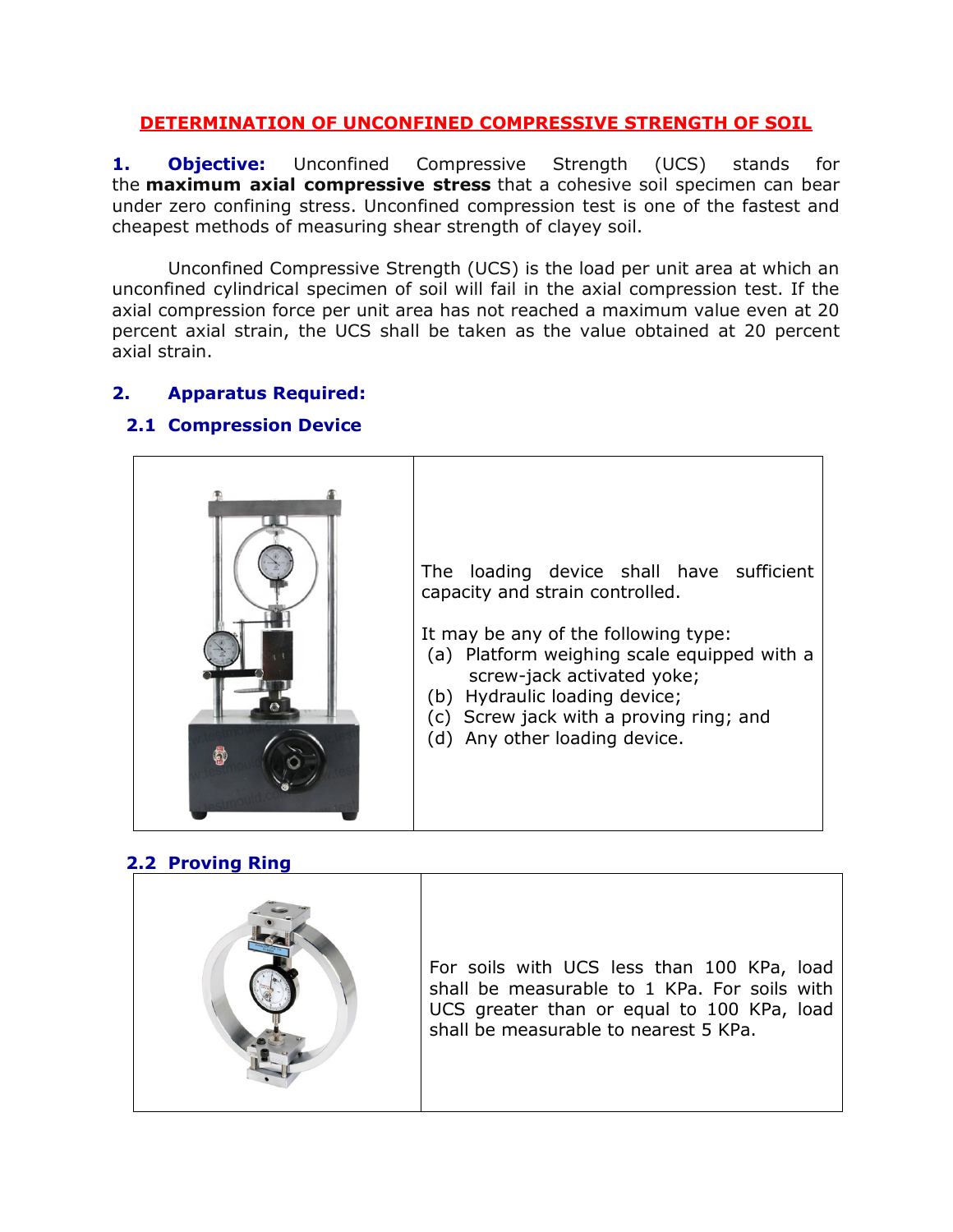**2.3 Deformation Dial Gauge**, having a least count of 0.01mm and travel to permit not less than 20 percent axial strain.

**2.4 Vernier Callipers, having least count of 0.1mm.** 

**2.5 Timing device,** to indicate the elapsed testing time to the nearest second may be used for establishing the rate of strain.

**2.6 Oven,** thermostatically controlled with interior of non-corroding material and capable of measuring  $110^{\circ} \pm 5^{\circ}$  C.

**2.7 Weighing Balances,** with least count of 0.01g if the specimen weight is less than 100g or least count of 0.1g if the specimen weight is equal to more than 100g.

2.8 Miscellaneous Equipment: Specimen trimming and carving tools, remoulding apparatus, water content cans etc.

**3.** Reference- IS 2720 (Part 10): 1991 (Reaffirmed 2020)"Determination of Unconfined Compressive Strength".

#### 4. Preparation of Test Specimen:

**4.1 Specimen Size:** The specimen shall have a minimum diameter of 38mm and the largest particle in the specimen shall be smaller than 1/8 of the specimen diameter. After completion of test on the undisturbed sample, if it is found that the larger particles than permitted are present, it shall be noted in the report of test data under remarks. The height to diameter ratio shall be within 2 to 2.5

4.2 Undisturbed Specimens: Undisturbed specimens shall be prepared from large undisturbed samples or samples secured in accordance with IS 2132: 1986.

**4.2.1** When samples are pushed from the drive sampling tube the ejecting device shall be capable of ejecting the soil core from the sampling tube in the same direction of travel in which the sample entered in the tube and with negligible disturbance of the sample. Conditions at the time of removal of the sample may dictate the direction of removal, but the principal concern should be to keep the degree of disturbance negligible.

#### Note:

1. Three specimen obtained by trimming and carving from undisturbed soil samples shall be tested.

2. When the sample is ejected horizontally, a curved plate may be provided to butt against the sampling tube such that the ejected specimen slipsover it freely. This will avoid bending of the specimen and facilitate bringing specimen to vertical position in many cases.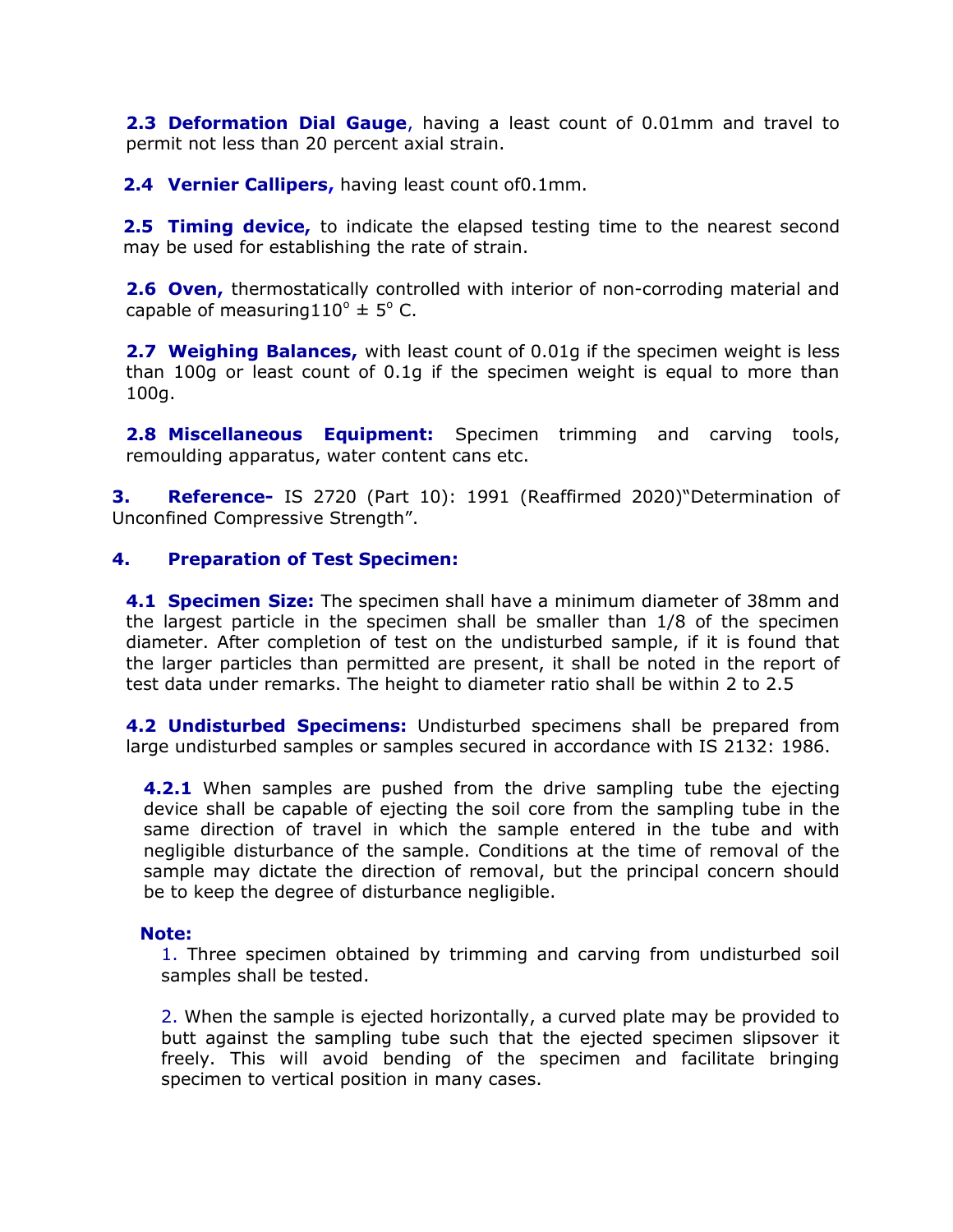**4.2.2** The specimen shall be handled carefully to prevent disturbance, change in cross section, or loss of water. If any type of disturbance is likely to be caused by the ejection device, the sample tube shall be split lengthwise or be cut in small sections to facilitate removal of the specimen without disturbance. If possible carved specimen should be prepared in a humid room to prevent, as far as possible, change in water content of the soil.

**4.2.3** The specimen shall be uniform circular cross-section, with ends perpendicular to the axis of the specimen.

**4.2.4** Specimen of required size may be carved from large undisturbed specimens. When sample condition permits use of a vertical lathe, which will accommodate the total sample, the same may be used as an aid in carving the specimen to the required diameter. Tube specimens may be tested without trimming except for squaring of ends.

**4.2.5** Where the prevention of the possible development of appreciable capillary forces is required, the specimens shall be sealed with rubber membranes, thin plastic coatings, or with a coating or grease or sprayed plastic immediately after preparation and during the entire testing cycle.

**4.2.6** Representative sample cuttings taken from the tested specimen shall be used for the determination of water.

4.3 Remoulded Specimen: The specimen may be prepared either from a failed undisturbed specimen or from a disturbed soil sample. In the case of failed undisturbed specimen, the material shall be wrapped in a thin rubber membrane and thoroughly worked with the fingers to assure complete remoulding. Care shall be taken to avoid entrapped air, to obtain a uniform density, to remould to the same void ratio as that of the undisturbed specimen and to preserve the natural water content of the soil.

4.4 Compacted Specimen: When compacting disturbed material, it shall be done using a mould of circular cross-section with dimensions corresponding to those given in Para 4.2 above. Compacted specimen may be prepared at any predetermined water content and density.

**4.4.1** After the specimen is formed, the ends shall be trimmed perpendicular to the long axis and removed from the mould. Representative sample cuttings shall be obtained or the entire specimen shall be used for the determination of water content after the test.

#### 5. Procedure:

**5.1** The initial length, diameter and weight of the specimen shall be measured and the specimen placed on the bottom plate of the loading device. The upper plate shall be adjusted to make contact with the specimen.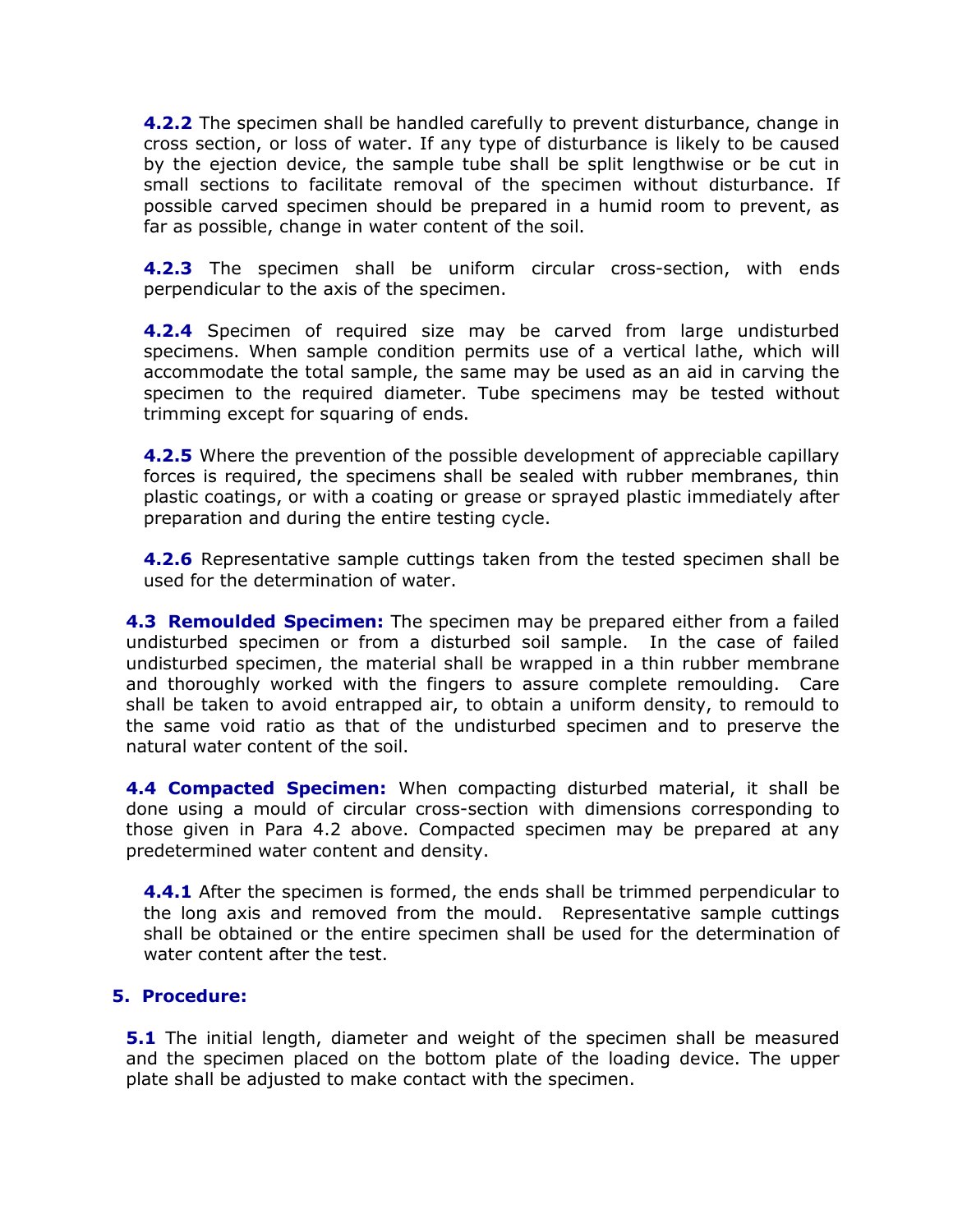**5.2** The deformation dial gauge shall be adjusted to a suitable reading, preferably in multiples of 100. Force shall be applied so as to produce axial strain at a rate of 0.5 to 2 % per minute causing failure with 5 to 10. The force reading shall be taken at suitable intervals of the deformation dial reading.

Note: Up to 6% axial strain force, readings may be taken at an interval of 0.5 mm of the deformation dial reading. After 6% axial strain, the interval may be increased to 1.0 mm and beyond 12% axial strain it may be increased even further.

**5.3** The specimen shall be compressed until failure surfaces have definitely developed, or until an axial strain of 20% is reached.

**5.4** The failure pattern shall be sketched carefully and shown on the data sheet or on the sheet presenting the stress- strain plot.

**5.5** The water content of the specimen shall be determined from the failure zone of the specimen.

### 6. Calculations and Plotting:

**6.1** Stress-strain values shall be calculated as follows:

a) The axial strain(e) shall be determined from the following relationship:

$$
e = \Delta_{L}/L_{0}
$$

Where:

 $\Delta_l$  = the change in the specimen length as read from the strain dial indicator, and

 $L<sub>o</sub>$  = the initial length of the specimen.

b) The average cross-sectional area (A), at a particular strain shall be determined from the followingrelationship:

$$
A = A_0 / (1-e)
$$

Where:

 $A<sub>0</sub>$ the initial average cross-sectional area of the specimen.

c) Compressive stress  $(\sigma_0)$ , shall be determined from the relationship:  $\sigma_0 = P/A$ 

Where:

P= the compressive force, and

A= average cross-sectional area.

**6.2** Values of stress  $\sigma_0$  and strain e obtained shall be plotted. The maximum stress from plot gives the value of the unconfined compressive strength  $(q_u)$  In case no maximum occurs within 20% axial strain, the unconfined compressive strength shall be taken as the stress at 20% axial strain.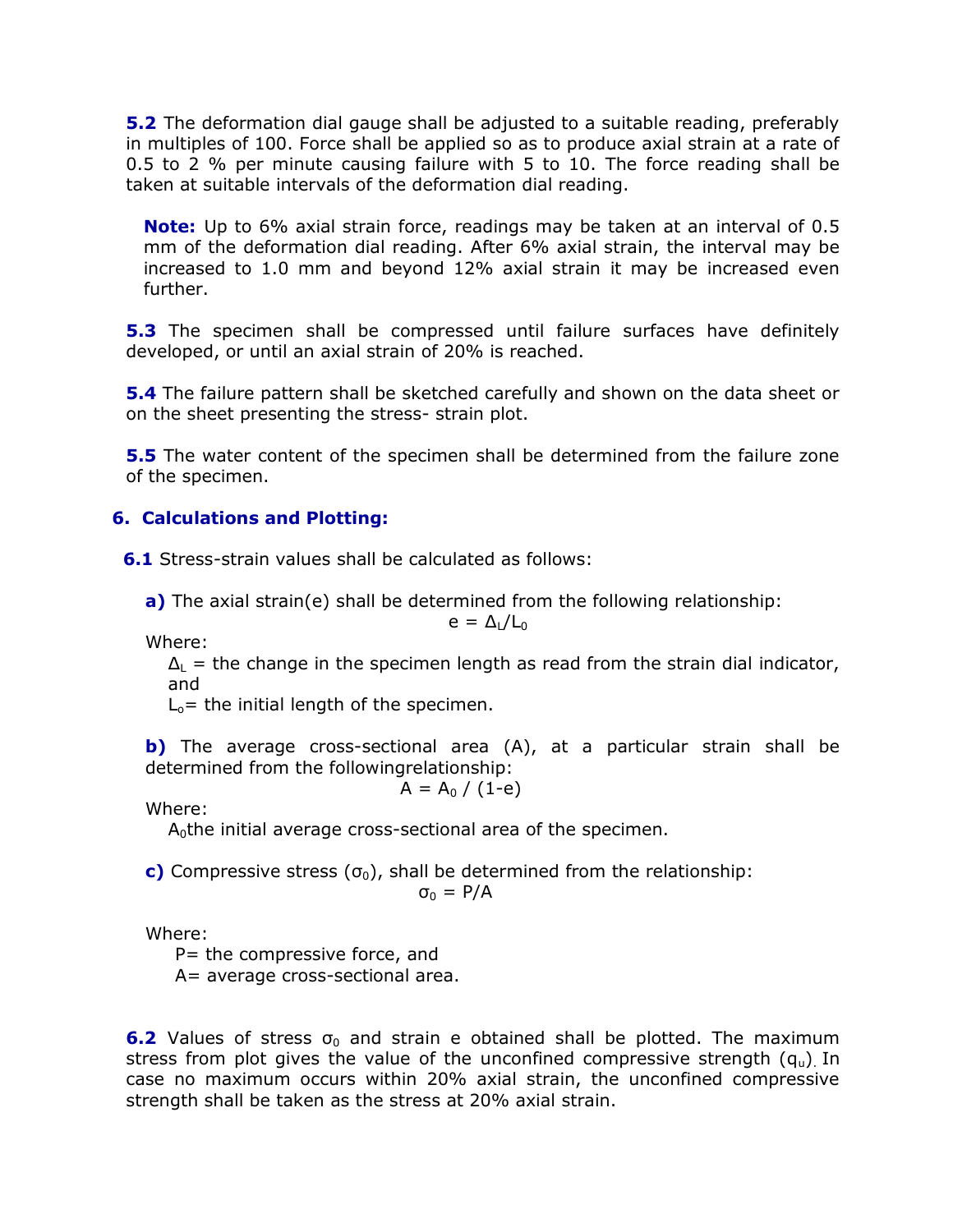**6.3** In the case of soils which behave as if the angle of shearing resistance  $\varnothing = 0$ (as in the case of saturated clays under undrained conditions) the undrained shear strength or cohesion of the soil may be taken to be equal to half the unconfined compressive strength obtained in Para 6.2 above.

### 7. Report:

The observations of the test shall be suitably recorded giving details indicated in the recommended pro forma given below:

Date: Project: Tested by:

- 1. Details of Soil Samples
	- i) Location
	- ii) Boring No.
	- iii) Depth
	- iv) Visual description of soil
	- v) Date of sampling
- 2. Details of apparatus used:
- 3. Details of load and measuring device 3.1 Calibration factor
- 4. Details of the soil specimens:
	- i) Undisturbed, remoulded or compacted
	- ii) Specific gravity of the soil
	- iii) Initial diameter,  $D_0$  mm
	- iv) Initial Length,  $L_0$  mm
	- v) Initial Area,  $A_0$  mm mm cm<sup>3</sup>
	- vi) Initial Volume,  $V_0$
	- vii) Initial mass of the specimen q
	- viii) Initial density g/cm<sup>3</sup>
	- ix) Initial water content percent
	- x) Initial degree of saturation percent
	- xi) Whether test has been performed at optimum water content in-situ density and water content/ maximum dry density
- 5. Observations of compression test

Rate of Strain

- 
- 
-